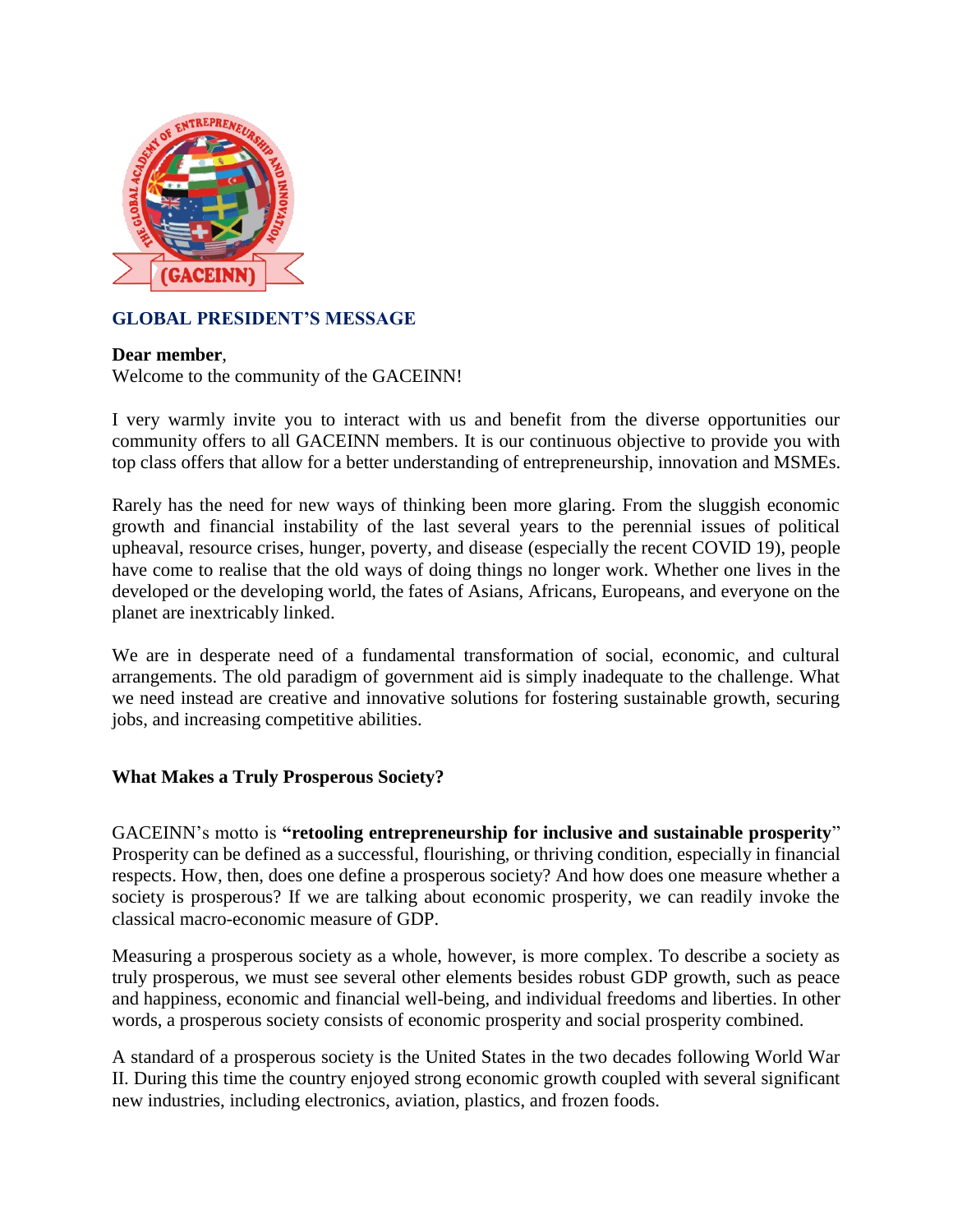Creativity may be about fun and games, but it is also America's single greatest comparative advantage in an increasingly competitive global marketplace. My interest, however, lies in the connection between creativity and national prosperity. Creativity and innovation have become essential to generating the jobs that we will need in order to sustain our standard of living over the coming decades. And as the process of innovation itself evolves and demands new skills, our colleges and universities must rise to the task of fostering creativity among students, faculty, and the broader community.

Innovation is at the heart of any growing economy, especially in those where standard practices and existing business models have become obsolete. Redundancy in business practices can lead to financial stagnancy. Entrepreneurship is key to innovating at the individual business level as well as inspiring overall business-sector growth. Successful entrepreneurship requires a focus on creativity, integrating innovation and strategic business practices.

Societies that enjoy economic affluence aren't truly prosperous if that affluence benefits only a privileged few, rather than being spread throughout society. That's because social and economic prosperity are intricately linked and highly dependent on each other. Social prosperity requires conditions like good health, well-being, access to lifelong learning, social inclusion, safety, security, and citizenship. Economic prosperity requires conditions like workforce development, job creation, fiscal responsibility, a green economy, infrastructure development, and energy access. Effective coordination and collaboration between the two will result in a lasting social fabric that supports sustainable prosperity and self-reliance.

### **Entrepreneurship education for entrepreneurial effectiveness**

Enterprise and entrepreneurship are transdisciplinary, with a strong connection to issues of employability, innovation, knowledge transfer, commercialisation, and intellectual property. [\(QAA 2012, UK\)](javascript:divshow(). The ability to create and build something practically from nothing and strong willingness to take calculated risks and then do everything possible is inevitable for entrepreneurial success.

Entrepreneurship education has been defined as a collection of formalised teachings that informs, trains, and educates anyone interested in participating in socioeconomic development through a project to promote entrepreneurship awareness, business creation, or small business development. Enterprise education (also called entrepreneurial education on the other hand, is usually conceived more broadly, seeking to foster self-esteem and confidence by drawing on the individual's talents and creativity, while building the relevant skills and values that will assist students in expanding their perspectives on schooling and opportunities beyond. Methodologies are based on the use of personal, behavioural, motivational, attitudinal and career planning activities. [\(UNESCO/ILO](javascript:divshow()  [2006\)](javascript:divshow()

From GACEINN's founder's perspective, enterprise education is defined as the process of equipping students (or graduates) with an enhanced capacity to generate ideas and the skills to make them happen. Entrepreneurship education equips students with the additional knowledge, attributes and capabilities required to apply these abilities in the context of setting up a new venture or business.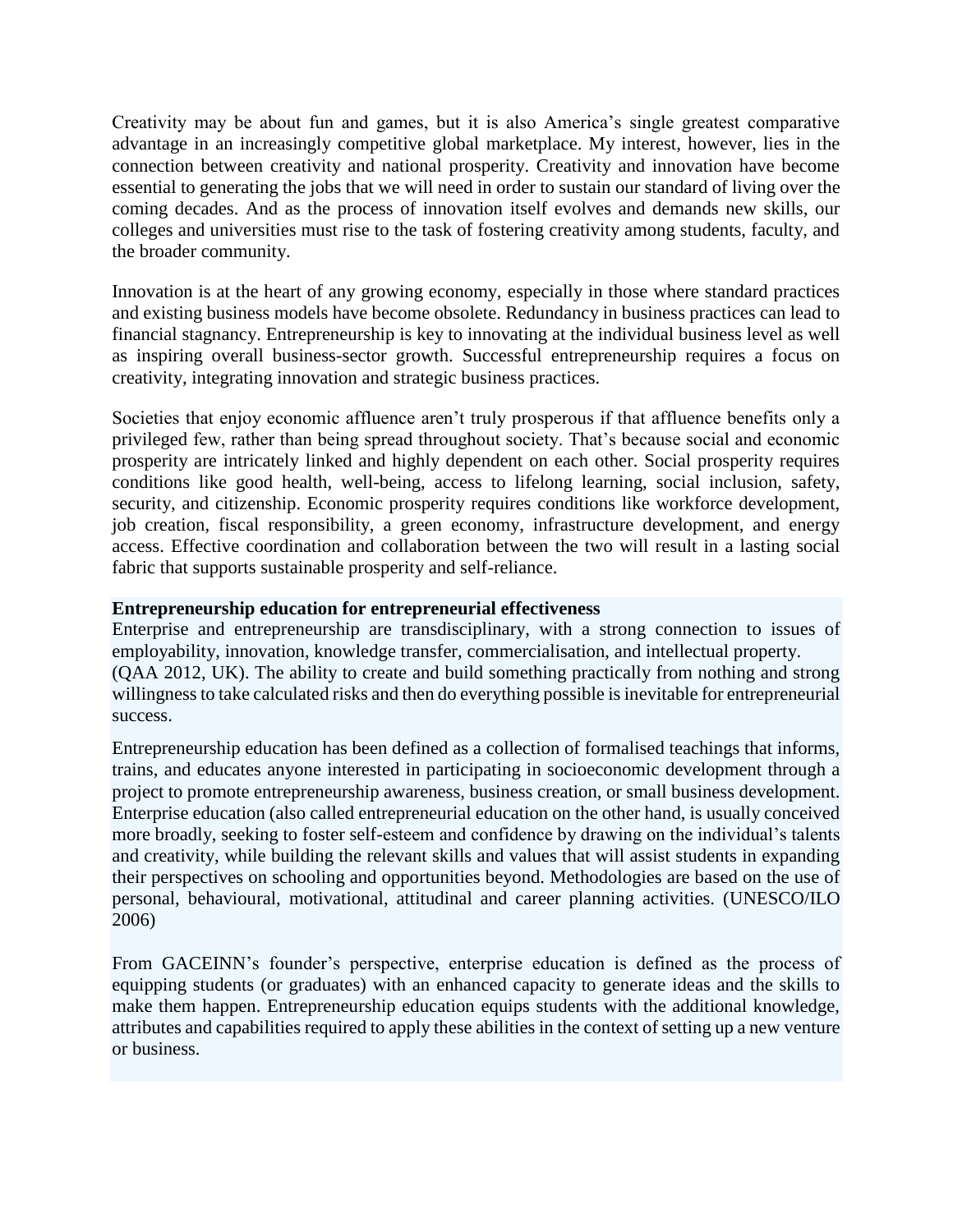All of this is a prerequisite for entrepreneurial effectiveness which GACEINN seeks, that is, the ability to function effectively as an entrepreneur or in an entrepreneurial capacity, for example within small businesses or as part of 'portfolio careers, where multiple job opportunities, part time work and personal ventures combine'.

### **GACEINN is about people.**

With an excellent membership-base of researchers and teachers worldwide, we are a community of junior and senior scholars that aims to include all voices to be responsive to the demands in our societies. GACEINN allows for a passionate and lively discourse which you are kindly invited to be part of. This way you can broaden your networks and constantly find peers to share and discuss your ideas and work with.

### **High quality, relevance and impact**

GACEINN aims at offering benefits to its members that are characterised by high quality, relevance and impact. It invites disciplinary as well as interdisciplinary work while being distinctive in its focus at the same time.

### **Our Academic Conference on Entrepreneurship and Small Business (ACESB)**

ACESB is the flagship offer to our community to meet up yearly to present and discuss your cutting edge research. This three-day event has the privilege to travel around the world with excellent venues in a different country/city every year. The Conference is rounded off by a versatile preconference day with a Doctoral Consortium, a Post Doc Writing Workshop as well as a Policy Forum and a set of Professional Developing Workshops.

It provides a platform for the intellectuals from various fields and disciplines in Innovation, Entrepreneurship, and MSMEs to debate and discuss the current issues worldwide as well as finding solutions to the problems, exchange and share their knowledge with others.

# **Our Academic Conference on Entrepreneurship (ACCENT)**

Since 2019, the Academic Conference on Entrepreneurship has become our second signature event, dedicated to research on entrepreneurship education. Spread over the year, we host smaller events worldwide that allow for different local communities to attend as well. We supplement our offers by providing our early and mid-career scholars with a career mentoring programme.

This academic conference on entrepreneurship aims at providing an exclusive and engaging platform for educators, researchers, entrepreneurs and policy makers to deliberate and exchange their experiences of the major advances and challenges in entrepreneurship education with particular reference to academic entrepreneurship. The conferences will provide ample opportunity for participants to network and share valuable insights on topical and emerging issues on entrepreneurship, entrepreneurship education and academic entrepreneurship.

# **Our Academic Conference on Entrepreneurship, Management and Sustainable Development (ACEMASD)**

This conference aims to bring together leading academics, researchers and professionals to exchange and share their experiences and research results on all aspects of Entrepreneurship, Management and Sustainable Development. It also provides a veritable interdisciplinary platform for researchers, practitioners and educators to present and discuss the most recent innovations,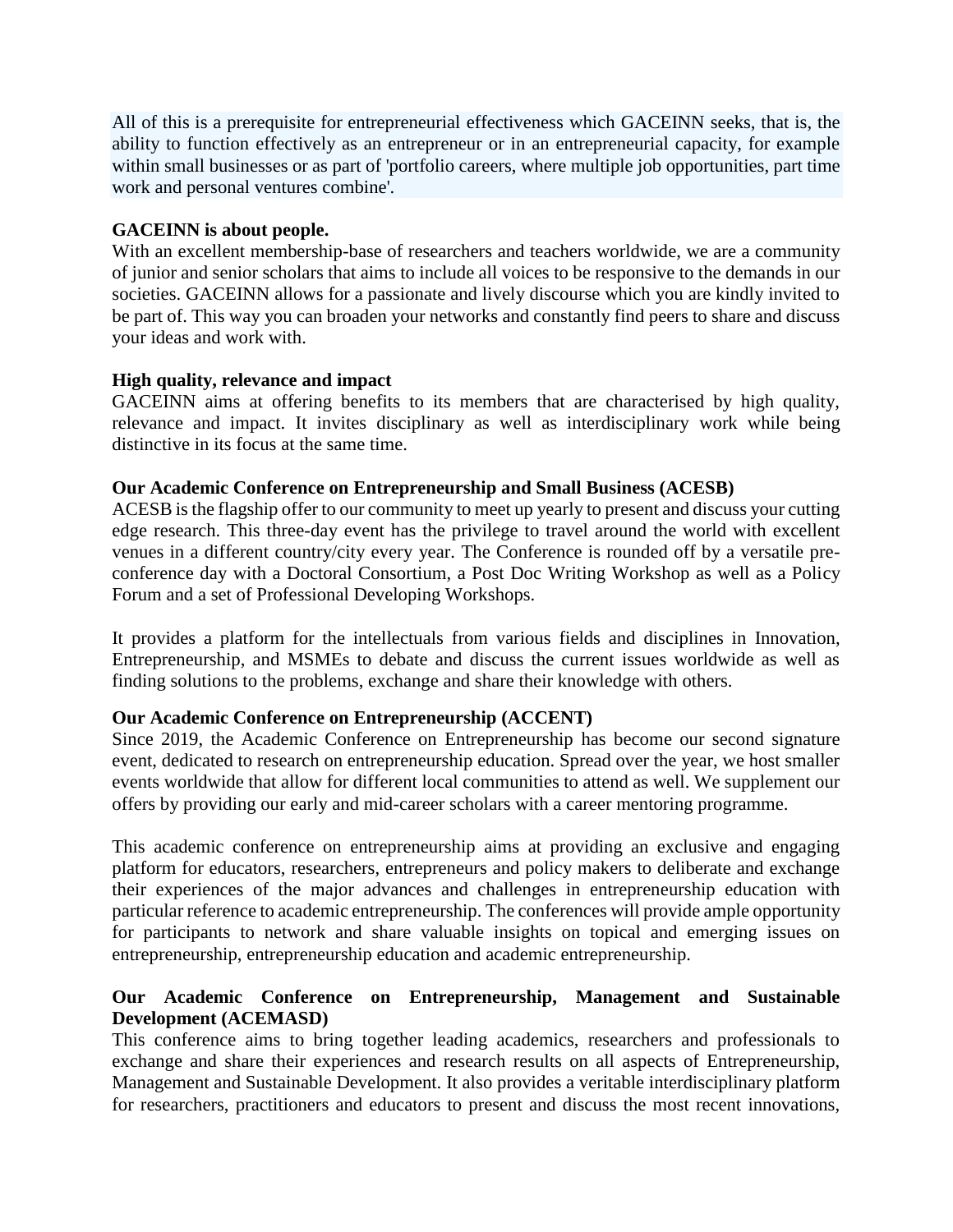trends, and concerns as well as practical challenges encountered and solutions adopted in the fields of Entrepreneurship, Management and Sustainable Development.

### **Our Academic Conference on Biotechnology Entrepreneurship (ACCBENT)**

The conference is mainly focused and disseminates information on Innovation and Entrepreneurship in Biotechnology. It permits leading educational scientists, researchers and industrialists from Africa to exchange and share their experiences, recent innovations, sensible challenges, advanced instrumentation and analysis results. [Biotechnology](https://biotechnology.insightconferences.com/) has a broader set of speakers, and a broader array of programs geared toward each scientists and industrialists. This meeting offers a powerful likelihood to speak regarding the recent advancements and latest developments in Biotechnology.

#### **Our Academic Conference on Healthcare Entrepreneurship (ACHENT)**

The conference is mainly focused and disseminates information on Innovation and Entrepreneurship in Healthcare delivery. It permits leading healthcare professionals, educational scientists, researchers and industrialists from Africa to exchange and share their experiences, recent innovations, sensible challenges, advanced instrumentation and analysis results. Healthcare delivery has a broader set of speakers, and a broader array of programmes geared toward healthcare professionals, scientists and industrialists. This meeting offers a powerful likelihood to speak regarding the recent advancements and latest developments in healthcare delivery.

#### **Our Annual Global Entrepreneurship Education Summit** (**AGLEEDS)**

The Annual Global Entrepreneurship Education Summit is designed to support:

- Tertiary institutions' leaders developing a more entrepreneurial institutions and making improvements to their institutions' performance and impact;
- Individuals committed to overcoming challenges in entrepreneurship;
- Academics, managers and other stakeholder seeking a global network that can uplift knowledge and entrepreneurial practice.

It is an interactive summit on new methods, concepts, workshop-tools, and best-practices for the learning and facilitation of entrepreneurship and innovation.

#### **GACEINN as a voluntary organisation**

The GACEINN as a voluntary organisation is continuously developed further by its Management Board that serves as the long-range planning and policy-making authority, by its Country Vice-Presidents who actively initiate national/local initiatives, and by its Fellows, recognised for their outstanding service to the field of entrepreneurship research and their work for GACEINN. Moreover and in particular, GACEINN is driven by the initiative and engagement of you, the members of the GACEINN. Your ideas are very welcome, e.g. by suggesting proposals that would improve the operations of GACEINN or by getting actively involved and organising an event, which has GACEINN co-branding. Please feel free to contact me directly if you believe that I or GACEINN can assist you in any such initiatives.